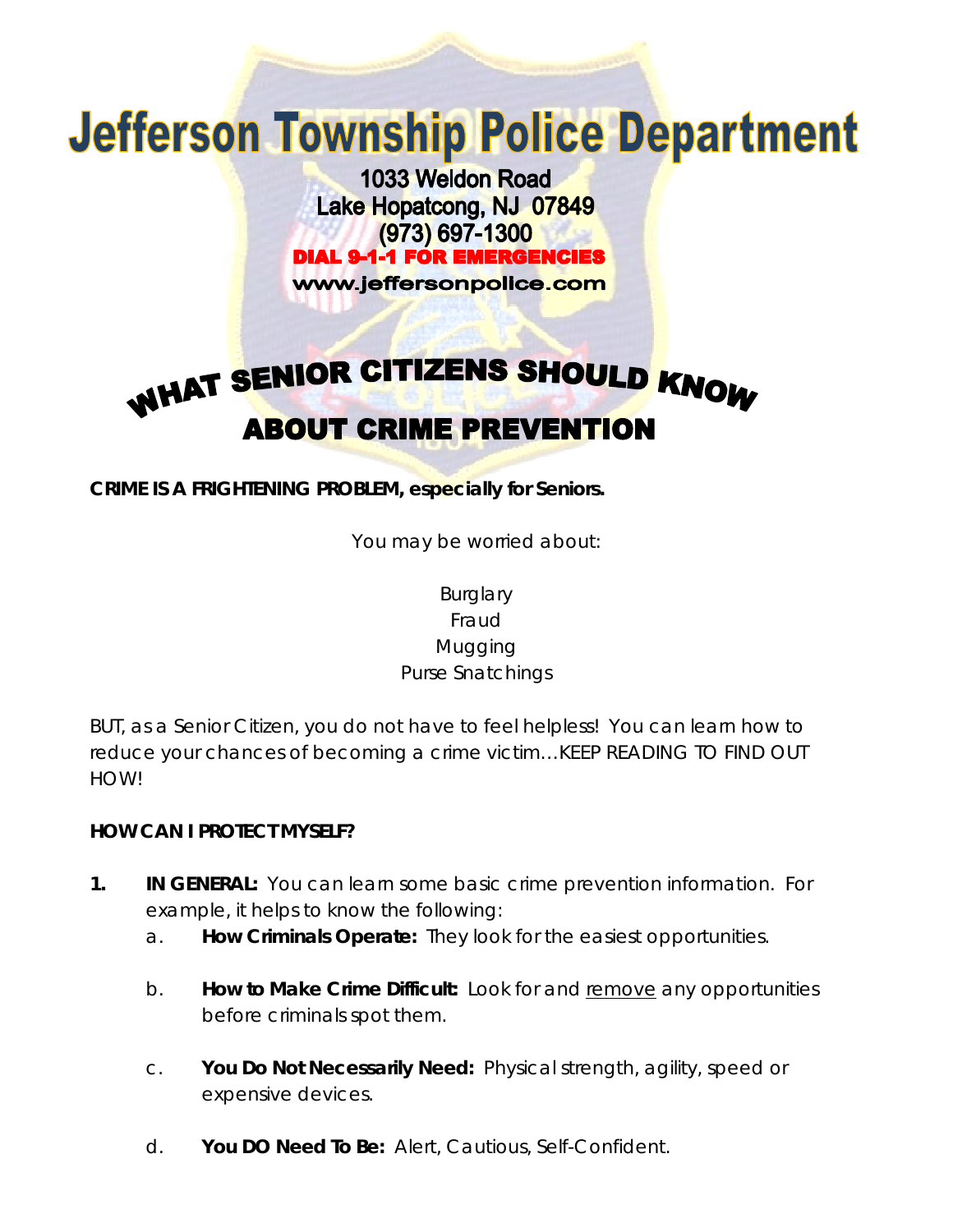

- **2. AT HOME:** Consider These Tips:
	- a. **Keep Doors Locked Securely**. Remember, chain locks can be forced open. Install easy-to-use deadbolt locks.
	- b. **Don't attach an ID tag to your key ring.**
	- c. **Change Your Locks.** Install new locks if you move to a new home or lose your key.
	- d. **Lock All of Your Doors Not Just Your Main Entrance.** Keep garage, sliding glass/sun deck and basement doors locked, too.
	- e. **Install and Use a Peephole:** Never open the door to strangers or let them know you are alone. Ask service people for an ID before you open the door.
	- f. **Consider A Pet.** Even a small dog can provide some protection.
	- g. **Lock Windows.** Draw the curtains and blinds at night. Also, put fire department approved grates on the ground floor and fire escape windows. *Note: Inadequate cooling and ventilation may pose a health hazard. When shutting doors and windows, make sure your home is adequately cooled and ventilated.*

#### h. **Protect Your Valuables:**

- 1) Keep money and securities in a bank.
- 2) Have your Social Security or Pension check deposited directly into your account.
- 3) Mark all valuables with an ID number (for example, your license number – if not your social security number) with your state's abbreviation.
- i. **Beware of Phone Scams.** Don't give personal or financial information out over the phone.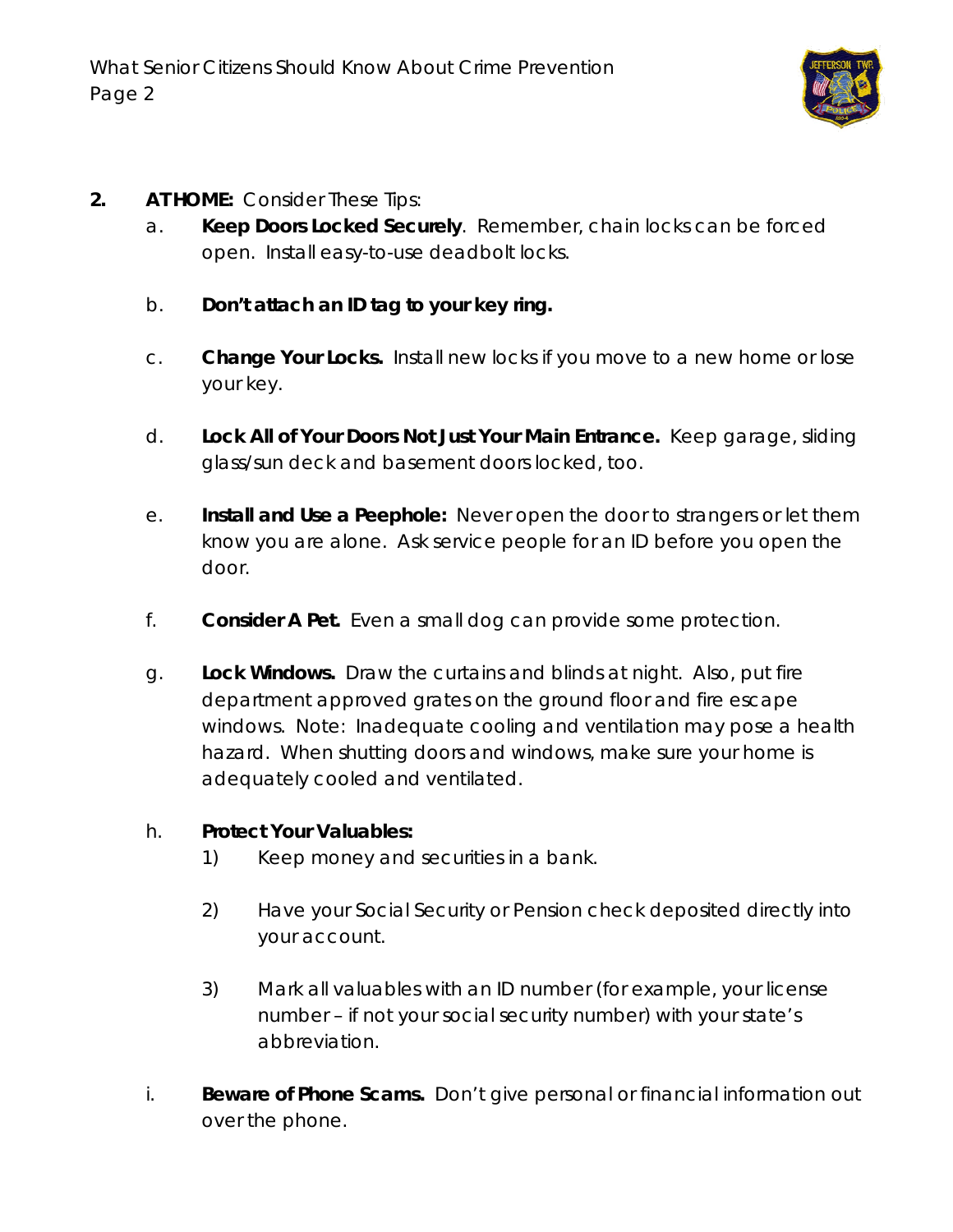

#### j. **Consult Your Local Law Enforcement Officials:**

- 1) Find out about crime in your local area.
- 2) Ask about specific problems in your neighborhood and what law enforcement officials are doing.
- 3) Ask what you can do.

#### k. **Organize a Buddy System.**

- 1) Have neighbors watch each others' homes or form security patrols.
- 2) Report anything you see or hear that seems suspicious to you, no matter how minute, to your local police.
- 3) Do laundry, shopping or errands in groups.

#### **3. WHEN YOU GO OUT.**

- a. **Secure Your Home.**
- b. **Leave Outside Lights On.**
- c. **Leave a Radio On or a TV and Light On**
- d. Secure Your Wallet.
	- 1) DO NOT CARRY LARGE AMOUNTS OF CASH.
	- 2) Carry Your Wallet in a safe INSIDE pocket or on a chain attached to your belt.
- e. Take Care With Your Purse.
	- 1) Leave Your Purse At Home, if possible.
	- 2) Don't use a purse with a shoulder strap as it could cause you to be thrown to the ground and injured if your purse is snatched.
- f. Go With A Friend: You're safer if you have company.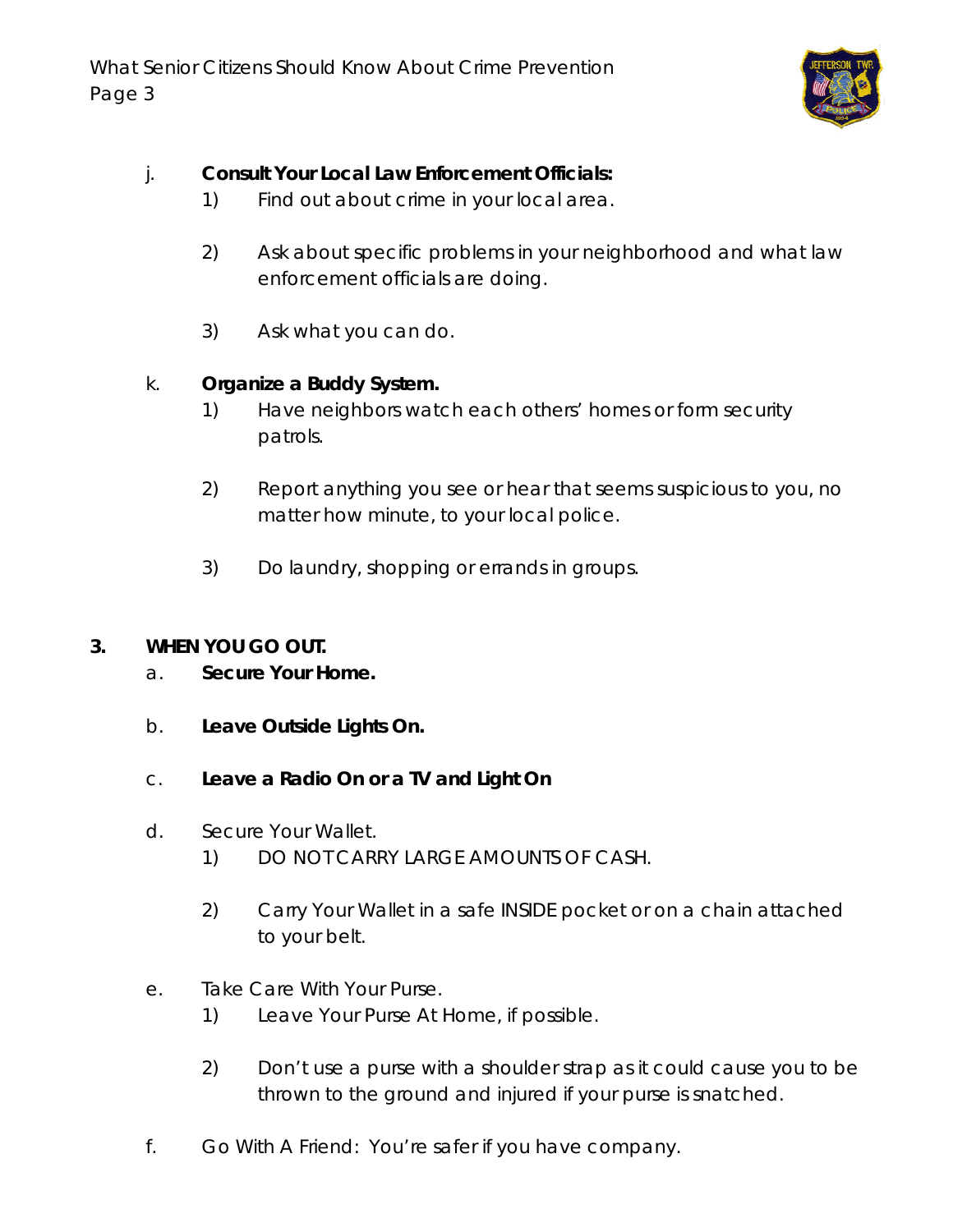

- g. Leashed dogs of any size will deter most muggers.
- h. Plan Your Route:
	- 1) Choose a Safe, Familiar, Well-Lit route.
	- 2) Let someone you trust know where you're going and when you should return.

#### i. **If you Travel On Public Transportation:**

- 1) ON BUSES: Sit in the front, near the driver (but, not too near the door).
- 2) Hold onto your packages.
- 3) Ask the driver NOT OTHER PASSENGERS for directions.
- 4) ON A SUBWAY OR TRAIN: Wait near the ticket booth until ready to board.
- 5) Pick a car with several people in it don't enter an empty car.

#### **4. PREVENT CRIME WHEN YOU RETURN HOME:**

- a. Have Your Key Out and Ready.
- b. Have the driver watch until you're inside, if possible.
- c. Don't enter the elevator alone with a stranger.
- d. Be alert for anyone hiding nearby.

#### **5. STAY SAFE IN YOUR CAR:**

#### **a. When Driving:**

- 1) Keep the doors locked and windows up.
- 2) Keep your purse and valuables out of sight.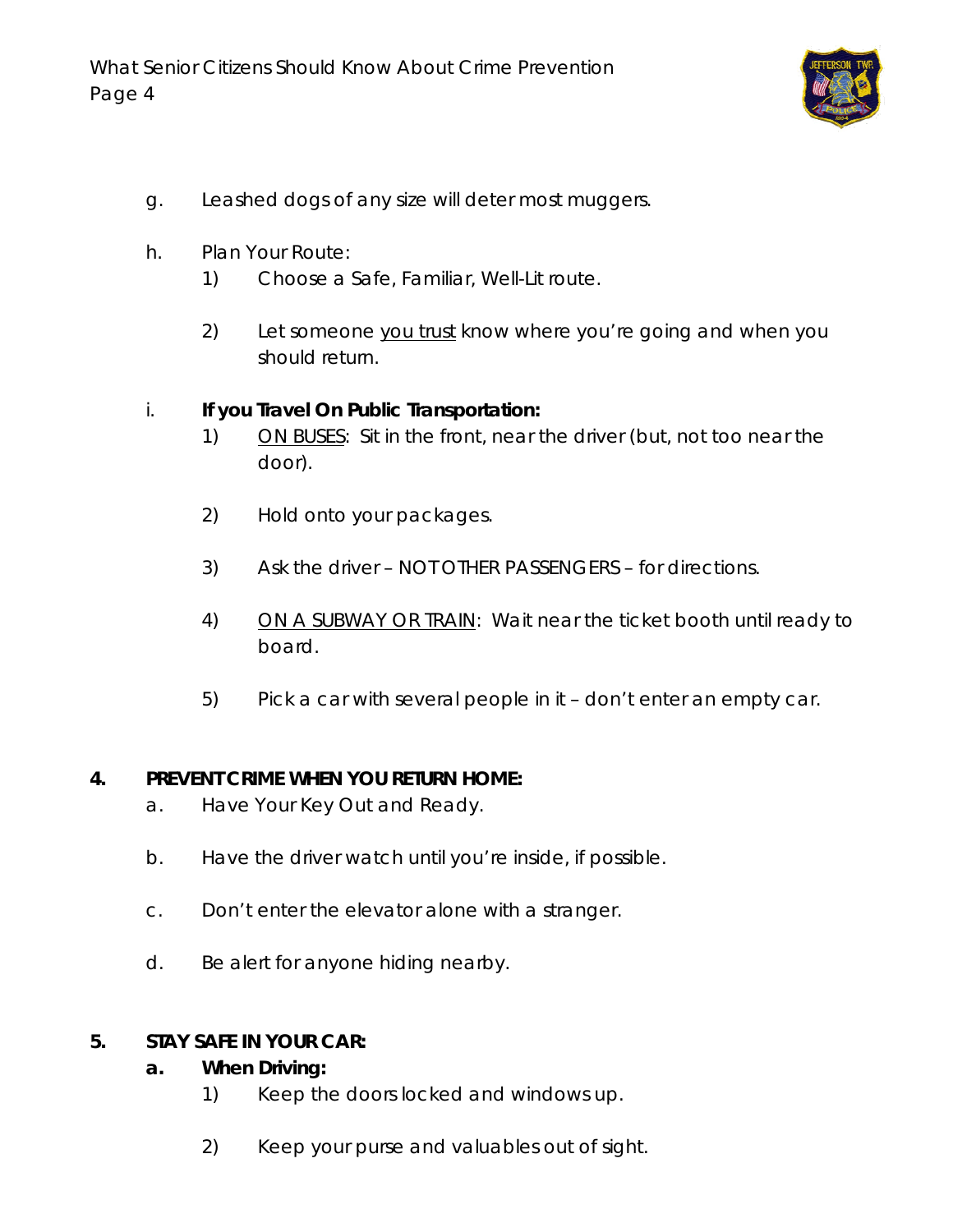

- 3) If you're harassed at a stop, drive away as soon as possible.
- 4) NEVER pick up hitchhikers.

#### **b. When Parking:**

- 1) Park close to your destination.
- 2) Choose an area that will be well-lit when you return.
- 3) Lock valuables in the trunk before leaving your vehicle.
- 4) Make a note of where you parked your car, such as the row number, parking space number or parking level if you're parked in a garage.

#### **c. When Returning To Your Car:**

- 1) Be alert for anyone hiding behind nearby cars.
- 2) Look through your car windows into the back seat and floor before you get in your car.
- 3) Don't hesitate to ask a Security Guard or Safety Personnel in the building to walk with you to your car if you feel apprehensive.

#### **d. If Your Car Breaks Down:**

- 1) Raise the hood, then stay inside the car.
- 2) Keep All Doors Locked and Windows Up.
- 3) If strangers stop to help, just ask them to alert law enforcement officials or a service station for you.
- 4). REMEMBER TO SPEAK THROUGH A CLOSE WINDOW TO ANYONE WHO APPROACHES YOUR VEHICLE WHO IS NOT A POLICE OFFICER.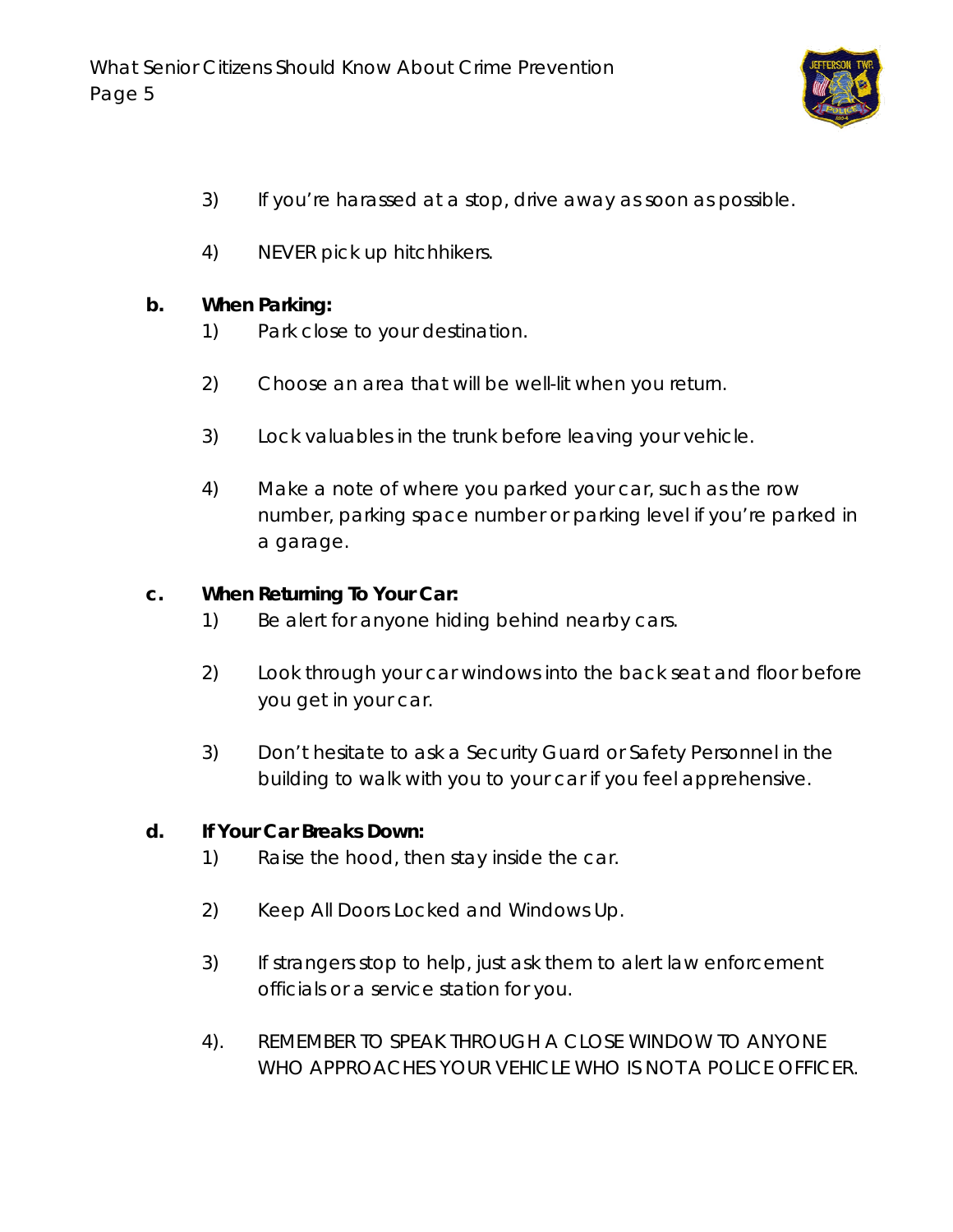

#### **6. WHEN GOING ON A TRIP.**

#### **BEFORE YOU LEAVE**

- a. Stop Delivery of newspapers, mail, etc.
- b. Lock All Entries To Your House. Do Not Leave an extra key out.
- c. Ask Neighbors and Law Enforcement Officials to keep an eye on your home (Jefferson Township Police Department has a Vacant Home program. If you're going away, fill out our vacant home check form and we will watch your home while you are away. Several copies of the form are at the end of this booklet).
- d. Do Not Discuss Your Trip in public before you go.
- e. Give Your Home a "lived in" look by putting lights on timers, putting up the shades, turn down the ringer on your phone.
- f. NEVER put a message on your answering machine saying that you are away.
- g. Make sure your regular home maintenance services continue such as having your lawn mowed, etc.

#### **ON THE WAY TO YOUR TRIP DESTINATION, ACT SAFELY**

- a. Use Caution at Airports, Train Stations and Bus Depots: Keep Your Luggage locked, Close to You, and In Sight.
- b. Put an ID tag inside luggage, too.
- c. Carry traveler's checks or credit cards instead of cash.

#### **BE ALERT AT YOUR HOTEL**

- a. Carry Your Room key at all times.
- b. Keep the room locked with your luggage inside.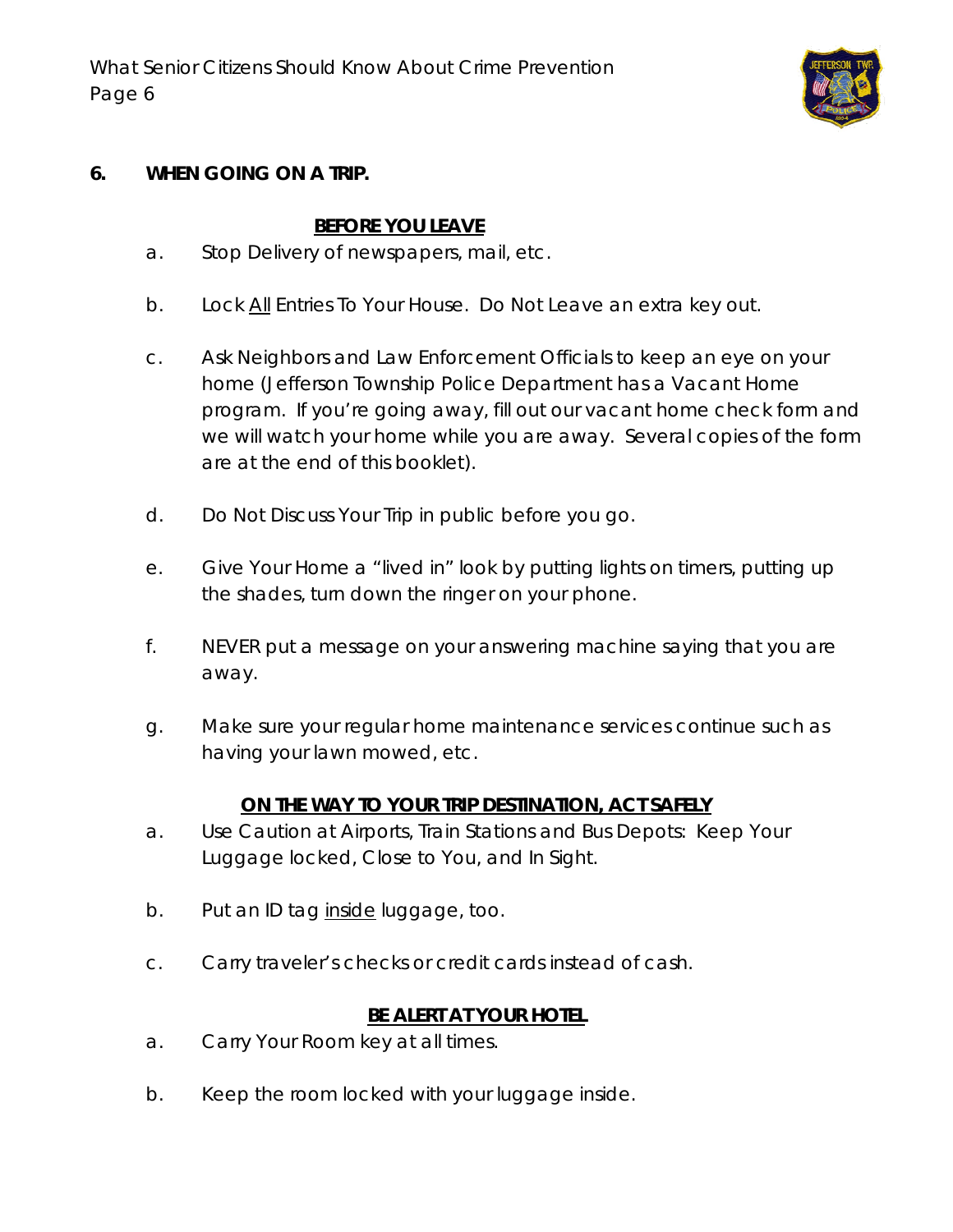

 c. Leave valuables in the hotel safe, usually located in a closet in your room.

#### **7. AT THE DOOR, AT THE STORE OR ON THE PHONE, Protect Yourself Against These Common Types of Consumer Crimes:**

- a. FRAUD
	- 1) Medical Fraud: Ask your health-care provider for advice before buying into "miracle cures" or special deals.
	- 2) Land-In-The-Sun Deals: Never buy sight unseen. Check out the property and seller.
	- 3) Sweepstakes Scams: Don't pay anything or give your credit card number in order to claim a "free prize."
	- 4) Home Repairs: Avoid "free inspections." Deal only with firms/companies you trust in order to avoid unnecessary "repairs." Ask to see licenses (if required in your state).
	- 5) Business Schemes: Beware of work-at-home job offers with "registration" fees.
	- 6) Insurance Fraud: Carefully read offers that claim large benefits at low rates. They may be exaggerated.
	- 7) Buyer Beware Before You Agree To Anything: Check out all offers with the Better Business Bureau and get advice from people you trust.
- b. SALES GIMMICKS
	- 1) Ihe "Bait and Switch": Stores lure you in for a "bargain," then try to sell you a more expensive model.
	- 2) Fear-Sell tactics: Beware of sales claims that play on your fears of misfortune.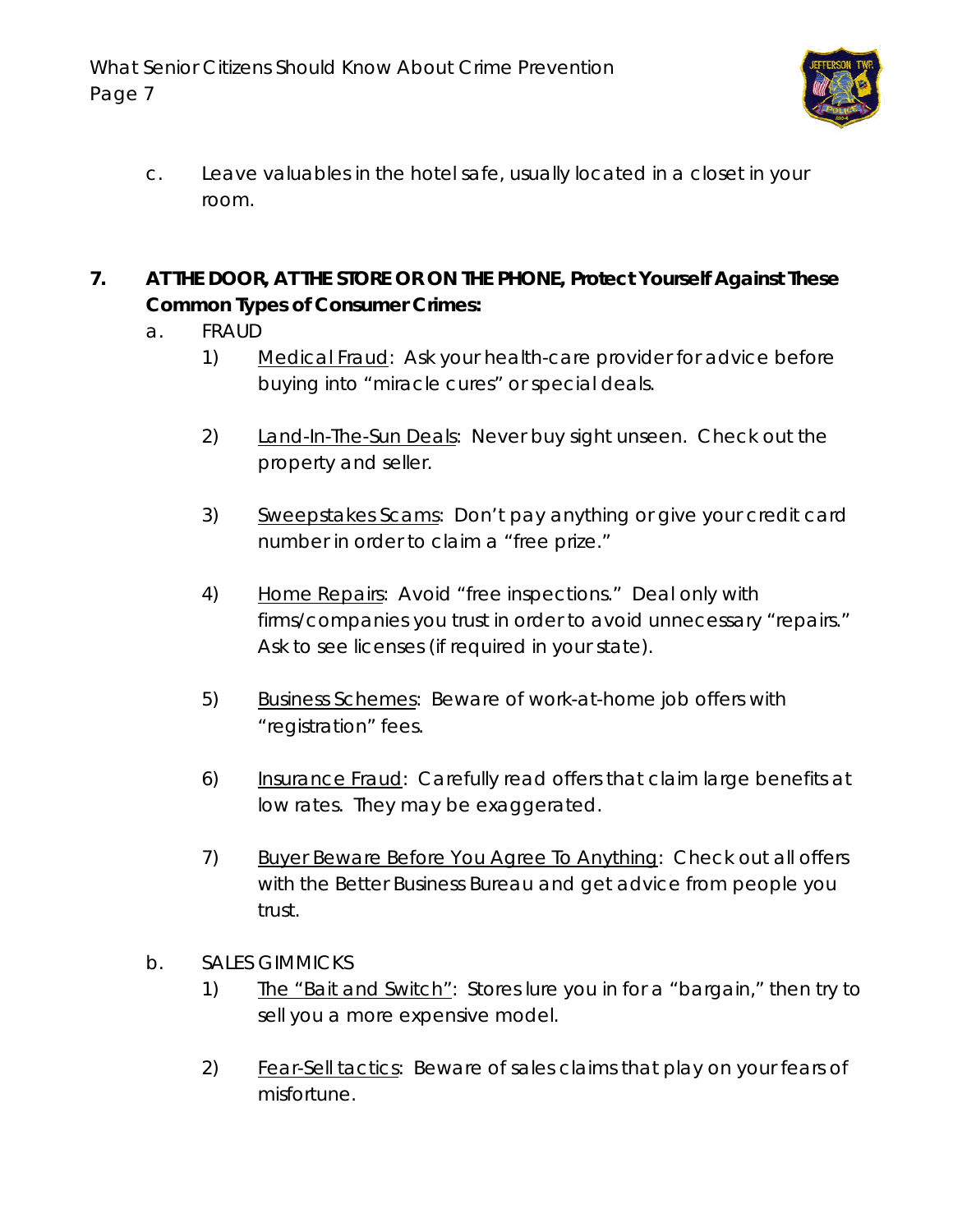

- 3) *"Harmless"* Contracts: Fine-print clauses can cost you plenty!! Read contracts carefully and ignore verbal promises.
- 4) Debt Consolidation: Watch out for sky-high interest rates in these plans.
- 5) Pressure Tactics: Beware of salespeople who rush your decision.
- 6) Referral Selling: You may get the "discount" only if you get friends to buy, too.
- 7) Stop Crooked Salespeople: Don't sign anything you don't understand. See a lawyer if needed.
- 8) If you aren't getting straight answers, end the conversation.
- c. CON GAMES:
	- 1) Bank Scams: A person claiming to be a "bank official" or "detective" and asks you to help "catch a crooked teller." He may ask you to withdraw your savings and then the "bank examiner" takes it to be "counted."
	- 2) Found Money: A stranger strikes up a conversation and is joined by a friend who has just "found" an envelope full of money. They offer you a share if you put up "good faith" money. Then they agree to let you hold the envelope, but they switch envelopes and take off with your money.
	- 3) Phony Bills: A surviving spouse is sent bills for phony debts or purchases. Check out unfamiliar bills before you pay them.
	- 4) Help to Foil Con Artists: Ask to see proper identification and get their names.
	- 5) Always check out "officials" by calling their offices and verifying they are employed there.
	- 6) Before you hand anybody cash, stop and think!!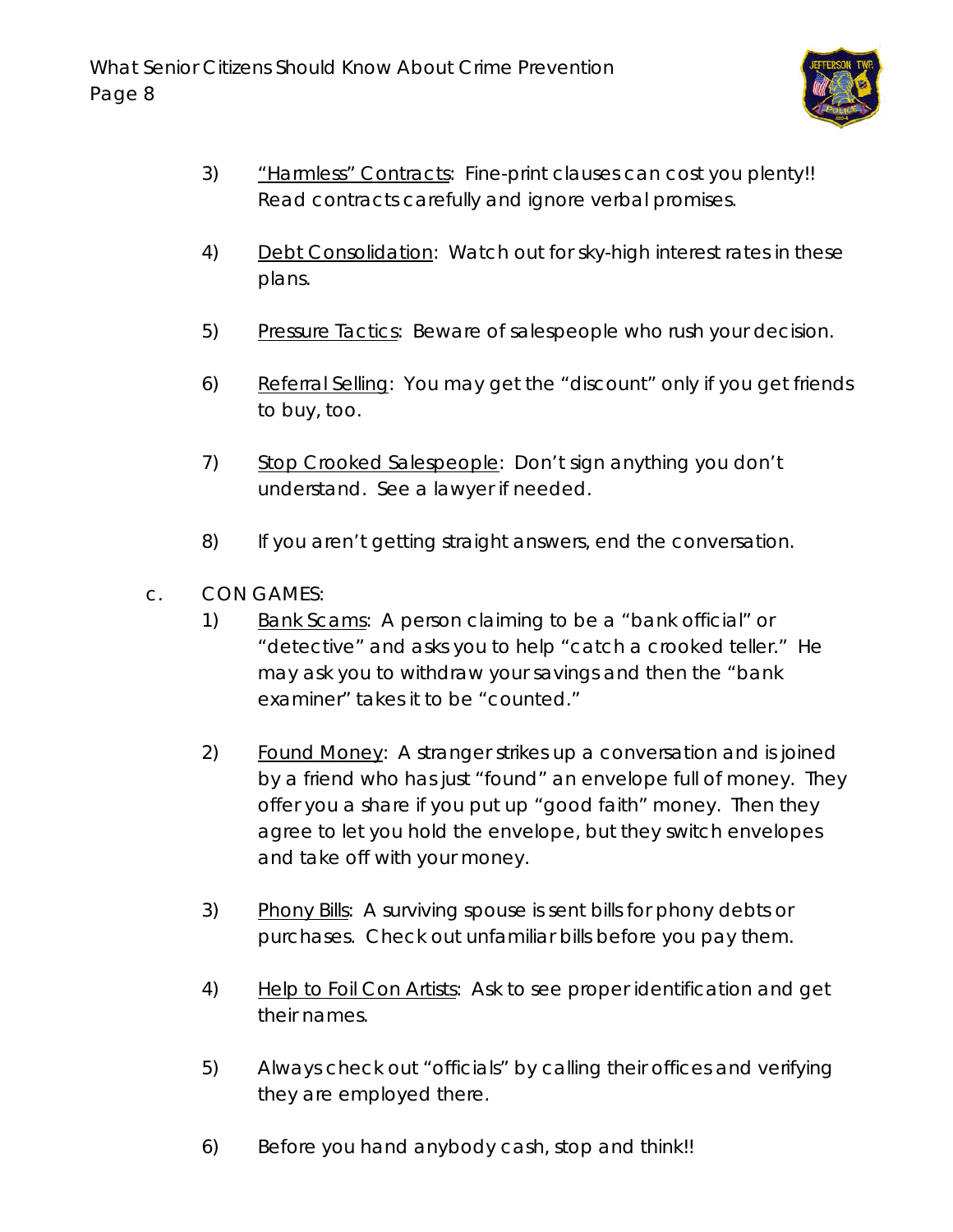

7) Call law enforcement if you're suspicious.

#### **8. IF YOU BECOME THE VICTIM OF A CRIME:**

- a. If you have been swindled, report the incident: call your local police, as well NJ Office of Consumer Protection (973-504-6200) and/or NJ Better Business Bureau (609-588-0808).
- b. Prompt action may save you money.
- c. If you're held up, or your purse is snatched, DO NOT RESIST. Give things up rather than risking injury.
- d. Hand things over quickly.
- e. Note as many details as possible about your attacker.
- f. Notify law enforcement officials immediately by dialing 9-1-1.
- g. REMEMBER: Your Life Is More Important Than Your Money.
- h. If Your Home is Burglarized While You are Out:
	- 1) DO NOT GO INSIDE IF YOU SUSPECT SOMEONE IS STILL INSIDE.
	- 2) Call law enforcement officials immediately from your cell phone or a neighbor's phone.
	- 3) DO NOT TOUCH ANYTHING.
- i. If Your Home is Burglarized While You are Home:
	- 1) DO NOT CONFRONT THE BURGLAR.
	- 2) Lock the door to the room you are in.
	- 3) If you can get to a phone, quietly call law enforcement by dialing 9- 1-1.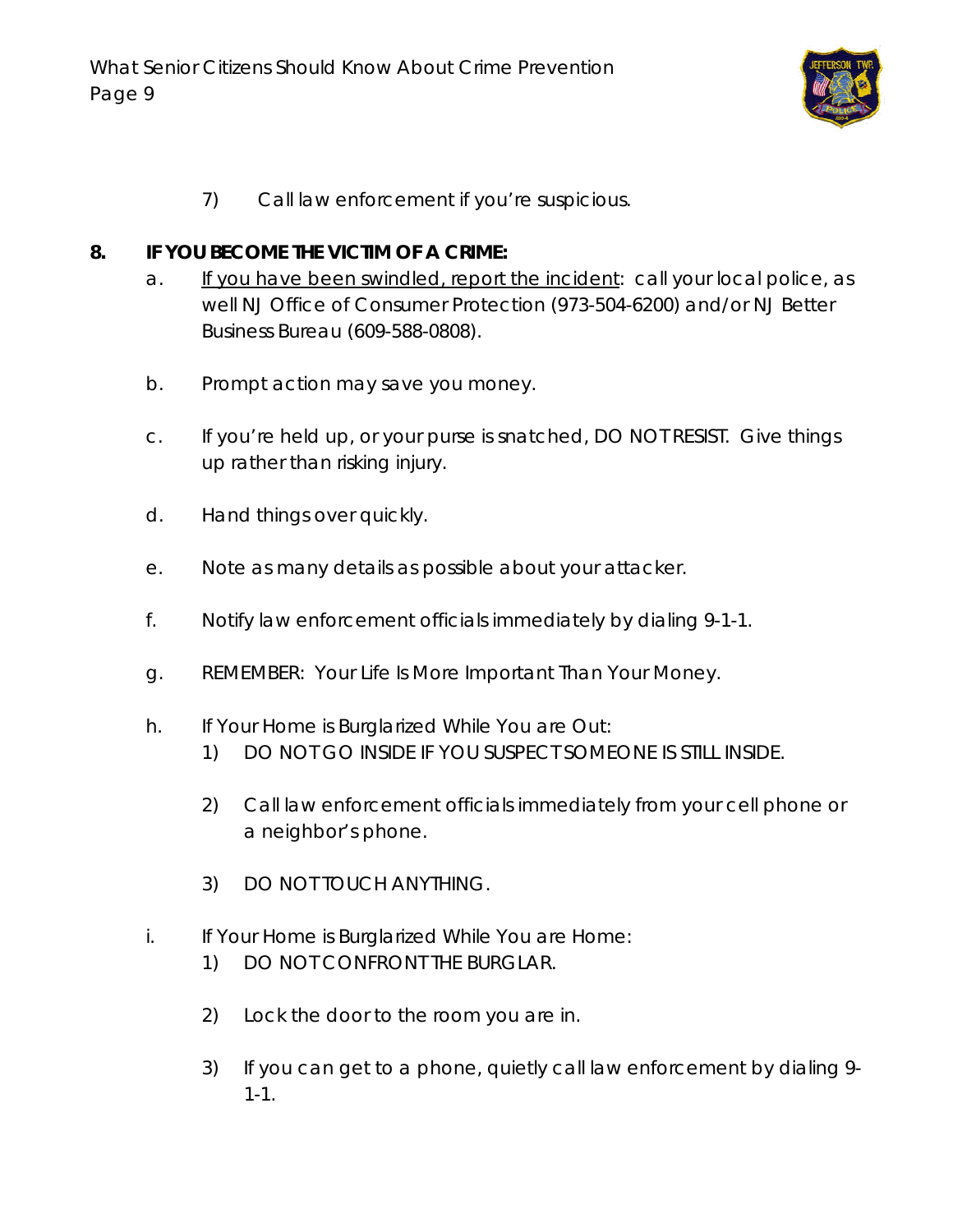

- **9. WHAT TO DO IF YOU ARE ATTACKED:** Remember, each situation is different, and only you can decide which course of action is appropriate. In general:
	- a) SIT DOWN to avoid being knocked down and injured.
	- b) BE REALISTIC about your ability to protect yourself. Yelling, hitting or biting may give you a chance to escape, *but* it may also exacerbate the situation and lead to further harm.
	- c) IF YOUR LIFE IS IN DANGER: Passive resistance, like vomiting or urinating, may be your best defense.
	- d) LET LAW ENFORCEMENT OFFICIALS HELP: Report any crime, attempted crime or suspicious activity.
	- e) GIVE DETAILS, including height, weight, clothing, appearance, license plate number and information about any witnesses.
	- f) Press charges when the criminal is caught. This helps protect others.

**SO. . .**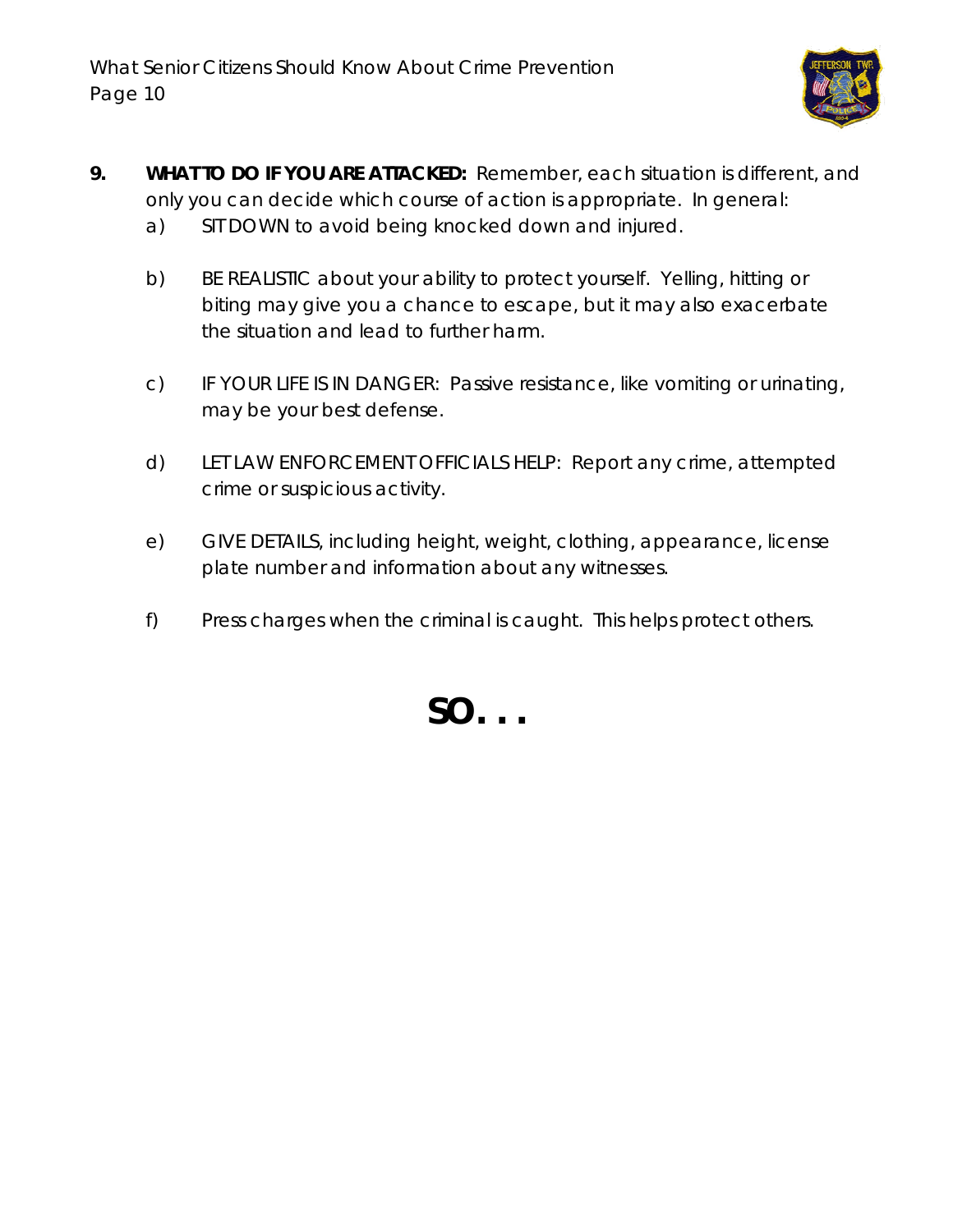

## **PROTECT YOURSELF AGAINST CRIME BE ALERT -- at home and away**

### **BE AWARE**

## **--of what you can do to help prevent crime**

## **BE INVOLVED**

## **--join community anti-crime activities**

## **REPORT ALL CRIMES**

**--and suspicious activities to law enforcement officials.** 

## **PREVENT CRIME ALL THE TIME!!**

**www.jeffersonpolice.com**

Feel Free to Contact Officer Ivan Rodriguez of our Community Services Bureau at any time with any questions you may have:

**973-208-3628 or irodriguez@jeffersonpolice.com**